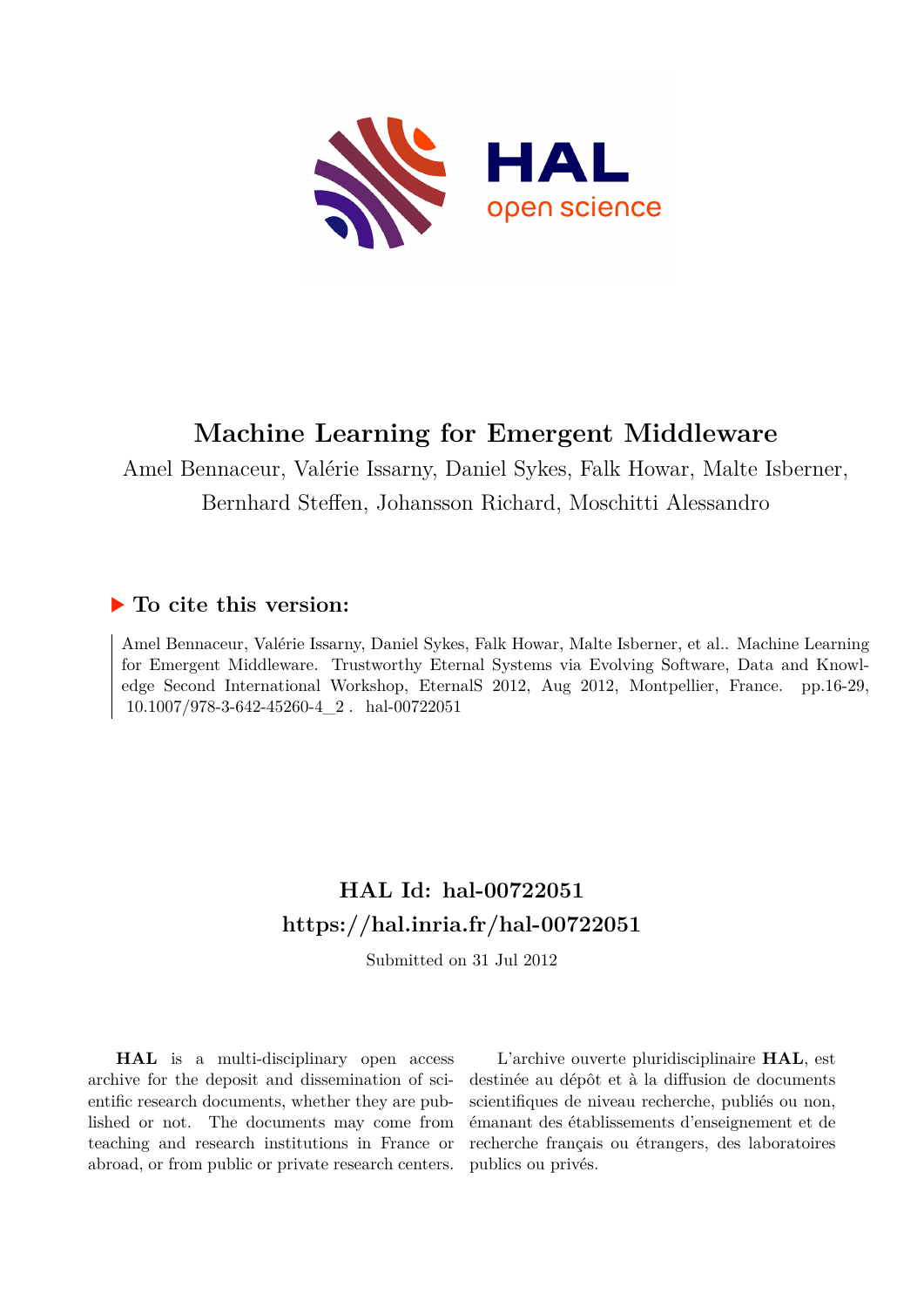# Machine Learning for Emergent Middleware

Amel Bennaceur and Valérie Issarny and Daniel Sykes<sup>1</sup> and Falk Howar and Malte Isberner and Bernhard Steffen<sup>2</sup> and Richard Johansson and Alessandro Moschitti<sup>3</sup>

Abstract. Highly dynamic and heterogeneous distributed systems are challenging today's middleware technologies. Existing middleware paradigms are unable to deliver on their most central promise, which is offering interoperability. In this paper, we argue for the need to dynamically synthesise distributed system infrastructures according to the current operating environment, thereby generating "Emergent Middleware" to mediate interactions among heterogeneous networked systems that interact in an *ad hoc* way. The paper outlines the overall architecture of Enablers underlying Emergent Middleware, and in particular focuses on the key role of learning in supporting such a process, spanning statistical learning to infer the semantics of networked system functions and automata learning to extract the related behaviours of networked systems.

# 1 INTRODUCTION

Interoperability is a fundamental property in distributed systems, referring to the ability for two or more systems, potentially developed by different manufacturers, to work together. Interoperability has always been a challenging problem in distributed systems, and one that has been tackled in the past through a combination of middleware technologies and associated bridging solutions. However, the scope and level of ambition of distributed systems continue to expand and we now see a significant rise in complexity in the services and applications that we seek to support.

Extreme distributed systems challenge the middleware paradigm that needs to face on-the-fly connection of highly heterogeneous systems that have been developed and deployed independently of each other. In previous work, we have introduced the concept of *Emergent Middleware* to tackle the extreme levels of heterogeneity and dynamism foreseen for tomorrow's distributed systems [13, 4].

Emergent Middleware is an approach whereby the necessary middleware to achieve interoperability is not a static entity but rather is generated dynamically as required by the current context. This provides a very different perspective on middleware engineering and, in particular requires an approach that create and maintain the models of the current networked systems and exploit them to reason about the interaction of these networked systems and synthesise the appropriate artefact, i.e., the emergent middleware, that enable them to interoperate. However, although the specification of system capabilities and behaviours have been acknowledged as fundamental elements of system composition in open networks (especially in the context of the Web [8, 16]), it is rather the exception than the norm to have such rich system descriptions available on the network.

This paper focuses on the pivotal role of learning technologies in supporting Emergent Middleware, including in building the necessary semantic run-time models to support the synthesis process and also in dealing with dynamism by constantly re-evaluating the current environment and context. While learning technologies have been deployed effectively in a range of domains, including in Robotics [27], Natural Language Processing [20], Software Categorisation [26], Model-checking [23], Testing [12], and Interface Synthesis [2], and Web service matchmaking [15], this is the first attempt to apply learning technologies in middleware addressing the core problem of interoperability.

This work is part of a greater effort within the CONNECT project<sup>4</sup> on the synthesis of Emergent Middleware for GMES-based systems that are representative of Systems of Systems. GMES<sup>5</sup> (Global Monitoring for Environment and Security) is the European Programme for the establishment of a European capacity for Earth Observation started in 1998. The services provided by GMES address six main thematic areas: land monitoring, marine environment monitoring, atmosphere monitoring, emergency management, security and climate change. The emergency management service directs efforts towards a wide range of emergency situations; in particular, it covers different catastrophic circumstances: Floods, Forest fires, Landslides, Earthquakes and volcanic eruptions, Humanitarian crises.

For our experiments, we concentrate on joint forest-fire operation that involves different European organisations due to, e.g., the crossboarder location or criticality of the fire. The target GMES system involves highly heterogeneous NSs, which are connected on the fly as mobile NSs join the scene. Emergent Middleware then need to be synthesised to support such connections when they occur. In the following, we more specifically concentrate on the connection with the Weather Station NS, which may have various concrete instances, ranging from mobile stations to Internet-connected weather service. In addition, Weather Station NSs may be accessed from heterogeneous NSs, including mobile handheld devices of the various people on site and Command and Control —C2— centres (see Figure 1). We show how the learning techniques can serve complementing the base interface description of the NS with appropriate functional and behavioural semantics. It is in particular shown that the process may be fully automated, which is a key requirement of the Emergent Middleware concept.

#### 2 EMERGENT MIDDLEWARE

Emergent Middleware is synthesised in order to overcome the interoperability issue arising from two independently-developed Networked Systems (NSs). Given two Networked Systems where one

<sup>1</sup> INRIA, France, email: first.last@inria.fr

<sup>2</sup> Technical University of Dortmund, email: {falk.howard, malte.isberner, steffen}@tu-dortmund.de

<sup>3</sup> University of Trento, email: {johansson,moschitti}@disi.unitn.it

<sup>4</sup> http://connect-forever.eu/

<sup>5</sup> http://www.gmes.info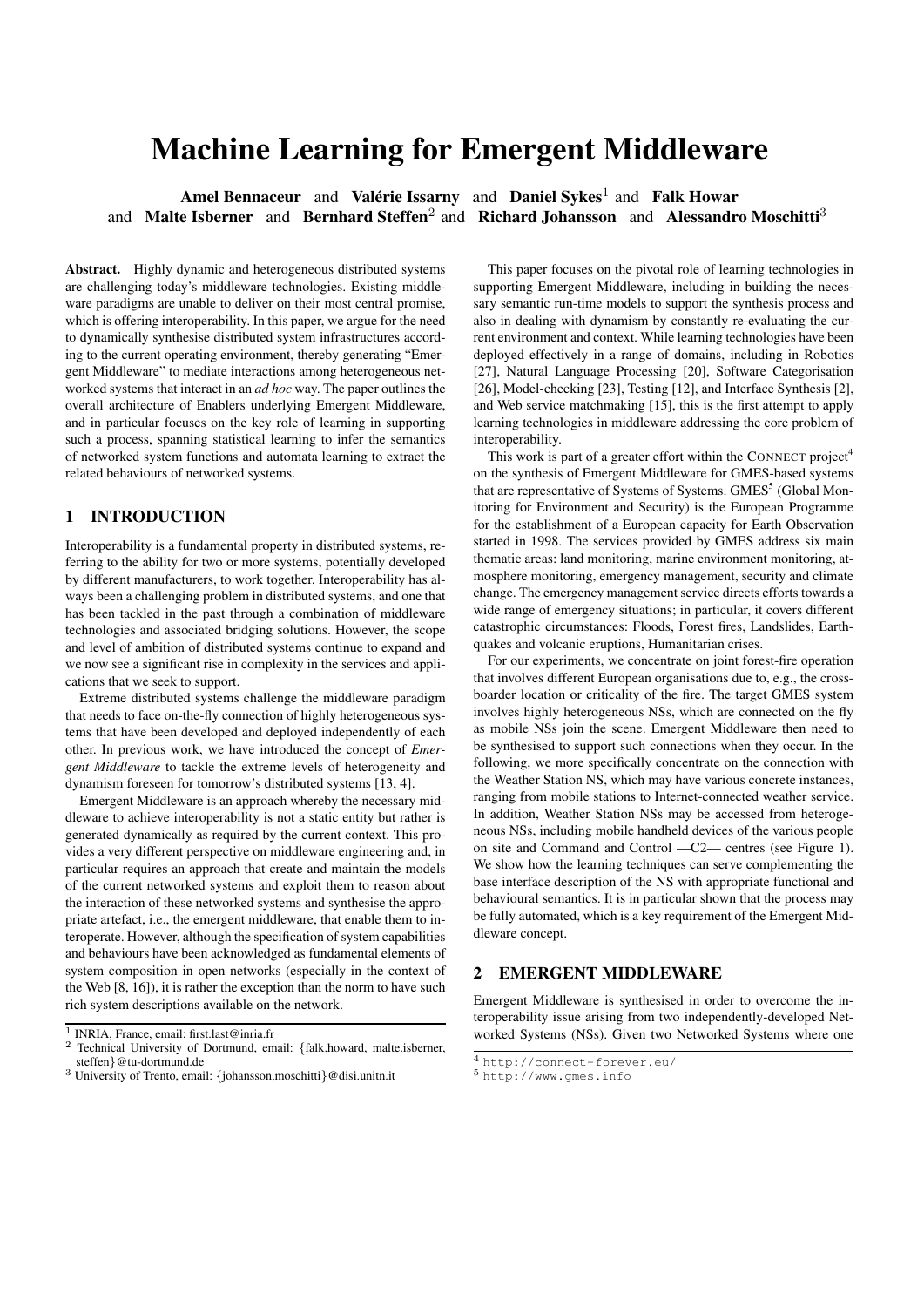

Figure 1. Heterogeneous Connections with Weather Station NSs

implements the functionality required by the other, an Emergent Middleware that mediates application- and middleware-layer protocols implemented by the two NSs is deployed in the networked environment, based on the run-time models of the two NSs and provided that a protocol mediator can indeed be computed. The following section defines the NS model we use to represent the networked systems and reason about their interoperation. Then we present the by *Enablers*, i.e., active software entities that collaborate to realise the Emergent Middleware ensuring their interoperation.

#### 2.1 Networked System Model

The definition of NS models takes inspiration from system models elaborated by the Semantic Web community toward application-layer interoperability. As depicted on Figure 2.(a), the NS model then decomposes into:



Figure 2. The Networked System (NS) Model

• *Interface*: The NS interface provides a microscopic view of the system by specifying fine-grained *actions* (or methods) that can be performed by (i.e., external action required by NS in the environment for proper functioning) and on (i.e., actions provided by the given NS in the networked environment) NS.

There exist many interface definition languages and actually as many languages as middleware solutions. In our approach, we use a SAWSDL-like<sup>6</sup> XML schema. In particular, a major requirement is for interfaces to be annotated with ontology concepts so that the semantics of embedded actions and related parameters can be reasoned about.

• *Affordances*: The affordances (*a.k.a. capabilities* in OWL-S [16]) describe the high-level roles an NS plays, e.g., weather station, which are implemented as protocols over the system's observable actions (i.e., actions specified in the NS interface). The specification of an affordance decomposes into:



- The *ontology-based semantic characterisation* of the high level *Functionality* implemented by the affordance, which is given in terms of the ontology concepts defining the given functionality and of the associated *Input* and *Output*. An affordance is further either *requested* or *provided* by the NS in the networked environment. In the former case, the NS needs to access a remote NS providing the affordance for correct operation; in the latter, the NS may be accessed for the implementation of the given affordance by a remote NS.
- The affordance's *behaviour* describes how the actions of the interface are co-ordinated to achieve the system's given affordance. Precisely, the affordance behaviour is specified as a process over actions defined in the interface, and is represented as a Labelled Transition System (LTS).

#### 2.2 Emergent Middleware Enablers

In order to produce an Emergent Middleware solution, an architecture of Enablers is required that executes the Emergent Middleware lifecycle. An Enabler is a software component that executes a phase of the Emergent Middleware, co-ordinating with other Enablers during the process.

The Emergent Middleware Enablers are informed by *domain ontologies* that formalise the concepts associated with the application domains (i.e., the vocabulary of the application domains and their relationship) of interest. Three challenging *Enablers* must then be comprehensively elaborated to fully realise Emergent Middleware:

- 1. The *Discovery Enabler* is in charge of discovering the NSs operating in a given environment. The *Discovery Enabler* receives both the advertisement messages and lookup request messages that are sent within the network environment by the NSs using legacy discovery protocols (e.g.,  $SLP<sup>7</sup>$ ) thereby allowing the extraction of basic NS models based on the information exposed by NSs, i.e., identification of the NS interface together with middleware used for remote interactions. However, semantic knowledge about the NS must be learned as it is not commonly exposed by NSs directly.
- 2. The *Learning Enabler* specifically enhances the model of discovered NSs with the necessary functional and behavioural semantic knowledge. The *Learning Enabler* uses advanced learning algorithms to dynamically infer the ontology-based semantics of NSs' affordances and actions, as well as to determine the interaction behaviour of an NS, given the interface description exposed by the NS though some legacy discovery protocol. As detailed in subsequent sections, the Learning Enabler implements both statistical and automata learning to feed NS models with adequate semantic knowledge, i.e., functional and behavioural semantics.
- 3. The *Synthesis Enabler* dynamically generates the software (i.e., Emergent Middleware) that mediates interactions between two legacy NS protocols to allow them to interoperate. In more detail, once NS models are complete, initial semantic matching of two affordances, that are respectively provided and required by two given NSs, may be performed to determine whether the two NSs are candidates to have an Emergent Middleware generated between them. The semantic matching of affordances is based on the subsumption relationship possibly holding between the concepts defining the functional semantics of the compared affordances. Given a functional semantic match of two affordances, the affordances' behaviour may be further analysed to ultimately generate

<sup>7</sup> http://www.openslp.org/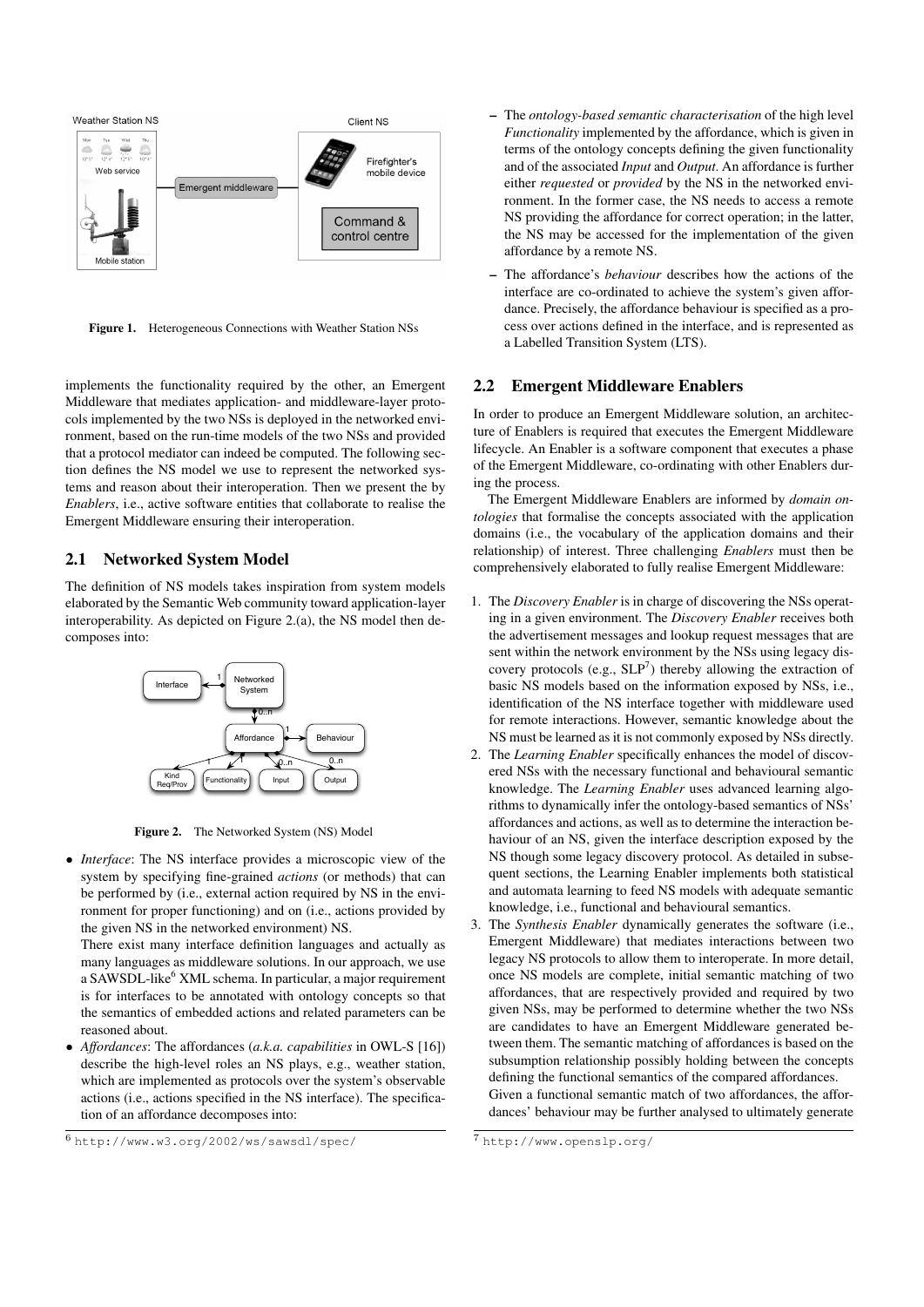a mediator in case of behavioural mismatch. It is the role of the *Synthesis Enabler* to analyse the behaviour of the two affordances and then synthesise—if applicable—the mediator component that is employed by the Emergent Middleware to enable the NSs to coordinate properly to realise the given affordance. For this, the Synthesis Enabler performs automated behavioural matching and mapping of the two models. This uses the ontology-based semantics of actions to say where two sequences of actions in the two behaviours are semantically equivalent; based upon this, the matching and mapping algorithms determine a LTS model that represents the mediator. In few words, for both affordance protocols, the mediator LTS defines the sequences of actions that serve to translate actions from one protocol to the other, further including the possible re-ordering of actions.





The Learning phase is a continuous process where the knowledge about NSs is enriched over time, thereby implying that Emergent Middleware possibly needs to adapt as the knowledge evolves. In particular, the synthesised Emergent Middleware is equipped with monitoring probes that gather information on actual interaction between connected systems. This observed *Monitoring Data* is delivered to the Learning Enabler, where the learned hypotheses about the NSs' behaviour are compared to the observed interactions. Whenever an observation is made by the monitoring probes that is not contained in the learned behavioural models, another iteration of learning is triggered, yielding refined behavioural models. These models are then used to synthesise and deploy an evolved Emergent Middleware.

#### 3 MACHINE LEARNING: A BRIEF **TAXONOMY**

Machine learning is the discipline that studies methods for automatically inducing functions (or system of functions) from data. This broad definition of course covers an endless variety of subproblems, ranging from the least-squares linear regression methods typically taught at undergraduate level [21] to advanced structured output methods that learn to associate complex objects in the input [18] with objects in the output [14] or methods that infer whole computational structures [10]. To better understand the broad range of machine learning, one must first understand the conceptual differences between learning setups in terms of their prerequisites:

• *Supervised learning* is the most archetypical problem setting in machine learning. In this setting, the learning mechanism is provided with a (typically finite) set of labelled examples: a set of pairs  $T = \{(x, y)\}\.$  The goal is to make use of the example set T to induce a function f, such that  $f(x) = y$ , for future unseen instances of  $(x, y)$  pairs (see for example [21]). A major hurdle in applying supervised learning is the often enormous effort of labelling the examples.

- *Unsupervised learning* lowers the entry hurdle for application by requiring only unlabelled example sets, i.e.,  $T = \{x\}$ . In order to be able to come up with anything useful when no supervision is provided, the learning mechanism needs a bias that guides the learning process. The most well-known example of unsupervised learning is probably k-means clustering, where the learner learns to categorise objects into broad categories even though the categories were not given a priori. Obviously, the results of unsupervised learning cannot compete with those of supervised learning.
- *Semi-supervised learning* is a pragmatic compromise. It allows one to use a combination of a small labelled example set  $T_s$  =  $\{(x, y)\}\)$  together with a larger unlabelled example set  $T_u = \{x\}$ in order to improve on both the plain supervised learner making use of  $T_s$  only and the unsupervised learner using all available examples.
- *Active learning* puts the supervisor in a feedback loop: whenever the (active) learner detects a situation where the available test set is inconclusive, the learner actively constructs complementing examples and asks the supervisor for the corresponding labelling. This learning discipline allows a much more targeted learning process, since the active learner can focus on the important/difficult cases (see for example [5]). The more structured the intended learning output is, the more successful active learning will be, as the required structural constraints are a good guide for the active construction of examples [3]. It has been successfully used in practice for inferring computational models via testing [11, 10].

Learning technology has applicability in many domains. The next sections concentrate on the learning-based techniques that we are developing to enable the automated inference of semantic knowledge about Networked Systems, both functional and behavioural. The former relies on *statistical learning* while the latter is based on *automata learning*.

### 4 STATISTICAL LEARNING FOR INFERRING NS FUNCTIONAL SEMANTICS

As discussed in Section 2.2, the first step in deciding whether two NSs will be able to interoperate consists in checking the compatibility of their *affordances* based on their functional semantics (i.e., ontology concepts characterising the purpose of the affordance). Then, in the successful cases, behavioural matching is performed so as to synthesise required mediator. This process highlights the central role of the functional matching of affordances in reducing the overall computation by acting as a kind of filter for the subsequent behavioural matching. Unfortunately, legacy applications do not normally provide affordance descriptions. We must therefore rely upon an engineer to provide them manually, or find some automated means to extract the probable affordance from the interface description. Note that it is not strictly necessary to have an absolutely correct affordance since falsely-identified matches will be caught in the subsequent detailed checks.

Since the interface is typically described by textual documentation, e.g., XML documents, we can capitalise on the long tradition of research in *text categorisation*. This studies approaches for automatically enriching text documents with semantic information. The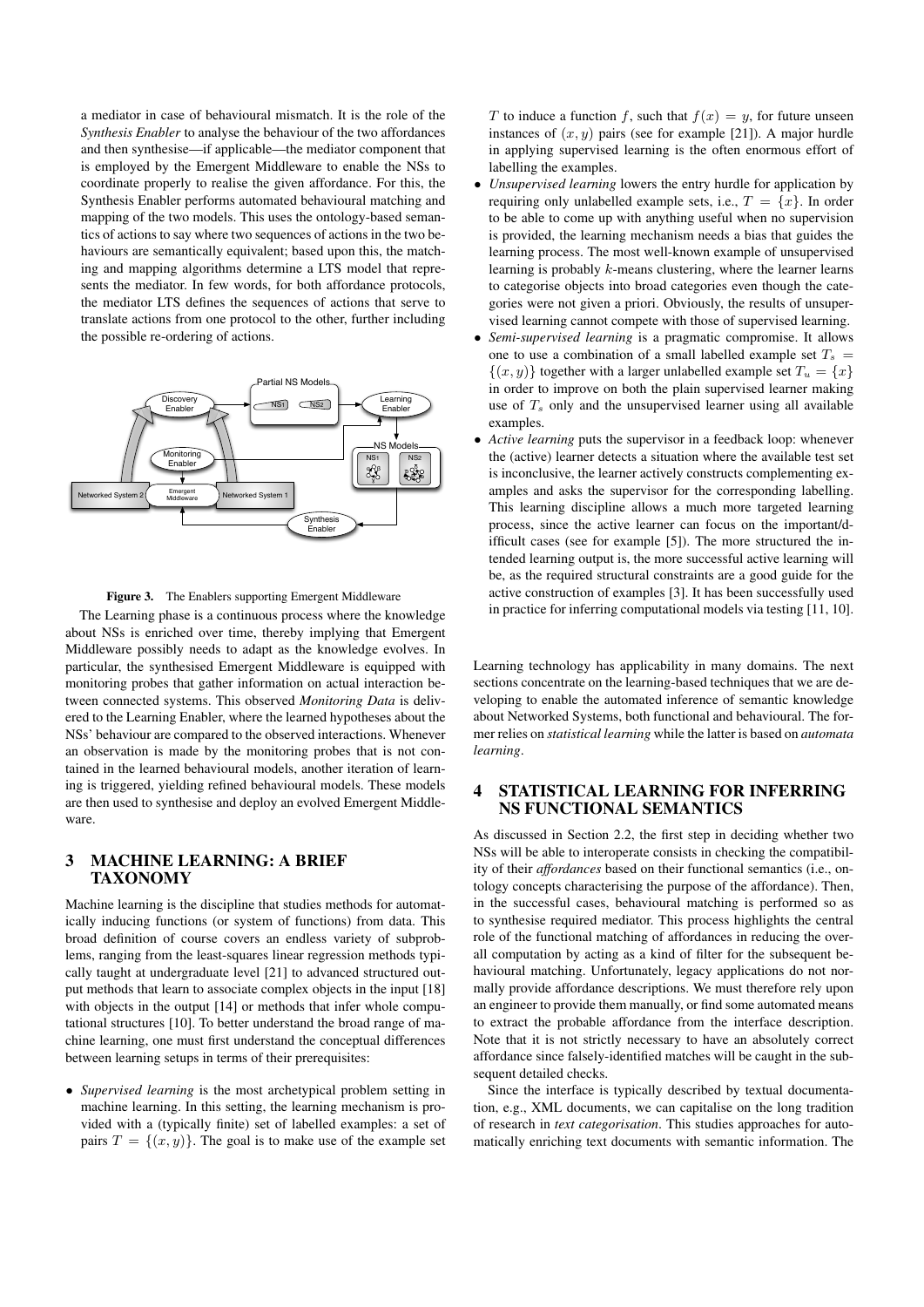latter is typically expressed by topic categories: thus text categorisation proposes methods to assign documents (in our case, interface descriptions) to one or more categories. The main tool for implementing modern systems for automatic document classification is machine learning based on vector space document representations.

In order to be able to apply standard machine learning methods for building categorizers, we need to represent the objects we want to classify by extracting informative *features*. Such features are used as indications that an object belongs to a certain category. For categorisation of documents, the standard representation of features maps every document into a vector space using the *bag-of-words* approach [25]. In this method, every word in the vocabulary is associated with a dimension of the vector space, allowing the document to be mapped into the vector space simply by computing the occurrence frequencies of each word. For example, a document consisting of the string "get Weather, get Station" could be represented as the vector  $(2, 1, 1, ...)$  where, e.g., 2 in the first dimension is the frequency of the "get" token. The bag-of-words representation is considered the standard representation underlying most document classification approaches. In contrast, attempts to incorporate more complex structural information have mostly been unsuccessful for the task of categorisation of single documents [22] although they have been successful for complex relational classification tasks [19].

However, the task of classifying interface descriptions is different from classifying raw textual documents. Indeed, the interface descriptions are *semi-structured* rather than unstructured, and the representation method clearly needs to take this fact into account, for instance, by separating the vector space representation into regions for the respective parts of the interface description. In addition to the text, various semi-structured identifiers should be included in the feature representation, e.g., the names of the method and input parameters defined by the interface. The inclusion of identifiers is important since: (*i*) the textual content of the identifiers is often highly informative of the functionality provided by the respective methods; and (*ii*) the free text documentation is not mandatory and may not always be present.

For example, if the functionality of the interface are described by an XML file written in WSDL, we would have tags and structures, as illustrated by the text fragment below, which relates to a NS implementing a weather station and is part of the GMES scenario detailed in the next section on experiments:

```
\overline{\left\langle \text{wsd}\right|}: message name="GetWeatherByZipCodeSoapIn">
     \ltwsdl : part name=" parameters
          element="tns:\text{GetWeatherByZipCode}" />
\langle/wsdl: message>
 <wsdl: message name="GetWeatherByZipCodeSoapOut">
   \ltwsdl : part name="parameters
         elements: GetWeatherByZipCodeResponse"/>
\langle/wsdl: message\rangle
```
It is clear that splitting the CamelCase identifier GetWeatherStation into the tokens get, weather, and station, would provide more meaningful and generalised concepts, which the learning algorithm can use as features. Indeed, to extract useful word tokens from the identifiers, we split them into pieces based on the presence of underscores or CamelCase; all tokens are then normalised to lowercase.

Once the feature representation is available, we use it to learn several classifiers, each of them specialised to recognise if the WSDL expresses some target semantic properties. The latter can also be concepts of an ontology. Consequently, our algorithm may be used to learn classifiers that automatically assign ontology concepts to actions defined in NS interfaces. Of course, the additional use of domain (but at the same time general) ontologies facilitates the learning process by providing effective features for the interface representation. In other words, WSDL, domain ontologies and any other information contribute to defining the vector representation used for training the concept classifiers.

### 5 AUTOMATA LEARNING FOR INFERRING NS BEHAVIOURAL SEMANTICS

Automata learning can be considered as a key technology for dealing with *black box* systems, i.e., systems that can be observed, but for which no or little knowledge about the internal structure or even their intent is available. Active Learning (*a.k.a* regular extrapolation) attempts to construct a deterministic finite automaton that matches the behaviour of a given target system on the basis of test-based interaction with the system. The popular  $L^*$  algorithm infers Deterministic Finite Automata (DFAs) by means of *membership queries* that test whether certain strings (potential runs) are contained in the target system's language (its set of runs), and *equivalence queries* that compare intermediately constructed hypothesis automata for language equivalence with the target system.

In its basic form,  $L^*$  starts with a hypothesis automaton that treats all sequences of considered input actions alike, i.e., it has one single state, and refines this automaton on the basis of query results, iterating two main steps: (1) refining intermediate hypothesis automata using membership queries until a certain level of "consistency" is achieved (*test-based modelling*), and (2) testing hypothesis automata for equivalence with the target system via equivalence queries (*model-based testing*). This procedure successively produces state-minimal deterministic (hypothesis) automata consistent with all the encountered query results [3]. This basic pattern has been extended beyond the domain of learning DFAs to classes of automata better suited for modelling reactive systems in practice. On the basis of active learning algorithms for Mealy machines, inference algorithms for I/O-automata [1], timed automata [7], Petri Nets [6], and Register Automata [10], i.e., restricted flow graphs, have been developed.

While usually models produced by active learning are used in model-based verification or some other domain that requires complete models of the system under test (e.g., to prove absence of faults), here the inferred models serve as a basis for the interaction with the system for Emergent Middleware synthesis. This special focus poses unique requirements on the inferred models (discussed in detail in [9]), which become apparent in the following prototypical example.

Figure 4 shows a typical interoperability scenario where two NSs are actual implementations of their specified interfaces. The NS on the right implements a weather service that provides weather forecasts for regions identified by ZIP codes. The NS on the left is a matching client. The two NSs communicate via SOAP protocol messages (1), (5), and together realise some protocol, which comprises a control part (2), and a data part (3) at both NSes. The data parts may be best described as a set of local variables or registers. The control part can be modelled as a labeled transition system with actual blocks of code labelling the transitions (4). Each code block of Fig. 4 would consist of an entry point for one interface method (e.g., GetWeatherByZipCode), conditions over parameters and local variables (e.g., comparing ZIP codes), assignments and operations on local variables (e.g., storing returned weather data), and a return statement.

To infer the behaviour of one NS (say, the right one from Fig. 4),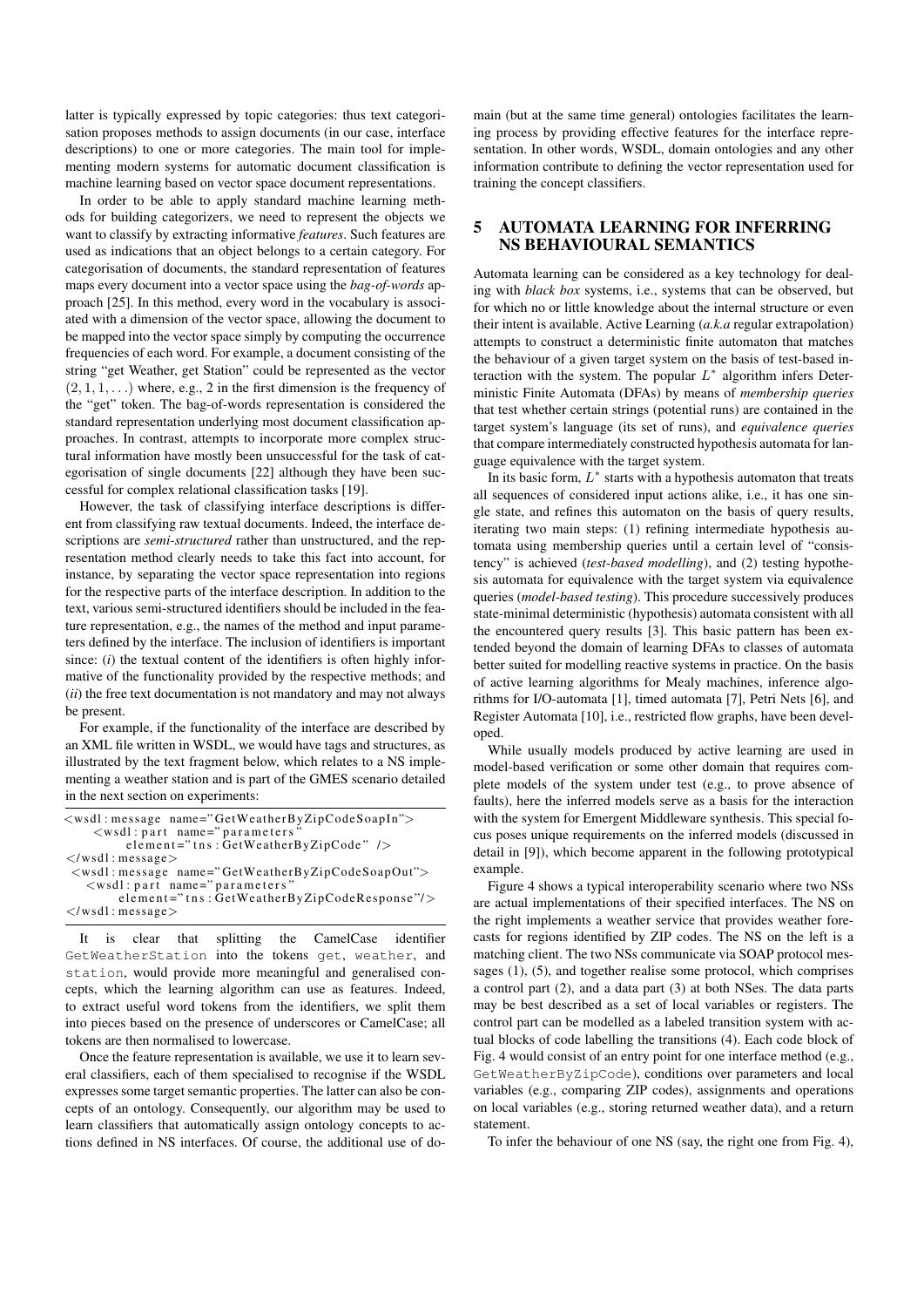

Figure 4. Communicating Components

the role of the other NS has to be undertaken by a learning algorithm, which is aware of the interface alphabet of the NS whose affordance's behaviour is to be learned. This interface alphabet is derived automatically from the interface description of the NS under scrutiny. A test-driver is then instantiated by the Learning Enabler, translating the alphabet symbols to remote invocations of the NS to be learned.

Now, to capture the interaction of the two NSs faithfully, two phenomena have to be made explicit in the inferred models:

- *Preconditions of Primitives:* Usually real systems operate on communication primitives that contain data values relevant to the communication context and have a direct impact on the exposed behaviour. Consider as an example session identifiers or sequence numbers that are negotiated between the communication participants and included in every message. The models have to make explicit causal relations between data parameters that are used in the communication (e.g, the exact session identifier that is returned when opening a new session has to be used in subsequent calls).
- *Effects of Primitives:* The learned models will only be useful for Emergent Middleware (mediator) synthesis within a given semantic context. Most NSs have well-defined purposes as characterised by affordances (e.g., getting localised weather information). A subset of the offered communication primitives, when certain preconditions are met, will lead to successful conclusion of this purpose. This usually will not be deducible from the communication with a system: an automata learning algorithm in general cannot tell error messages and regular messages (e.g., weather information) apart. In such cases, information about effects of primitives rather has to be provided as an additional (semantic) input to the learning algorithm (e.g., in terms of ontologies [4]), as supported by the semantically annotated interface descriptions of NSes.

Summarizing, in the context of Emergent Middleware, especially dealing with parameters and value domains, and providing semantic information on the effect of communication primitives, are aspects that have to be addressed with care. We have reaffirmed this analysis in a series of experiments on actual implementations of NSs.

The automata learning technique is provided by LearnLib [17, 24], a component-based framework for automata learning. In the produced model, each transition consists of two parts, separated by a forward-slash symbol: on the left hand side an abstract parameterised symbol is denoted, while on the right hand side the named variable storing the invocation result is specified. Figure 5 depicts the behavioural description of the weather station, which was learned in 31 seconds on a portable computer, using 258 MQs.

The model correctly reflects the steps necessary, e.g., to read sensor data: createProperties, createSession, getWeatherStation, authenticate and getSensor have to be invoked before getSensorData can be called successfully. Additionally, the actual realisation of authentication, which cannot be deduced from the interface specification alone, is revealed in the inferred model. When simply looking at the parameter types, the action getSensor should be invocable directly after the getWeatherStation primitive. However, in reality getSensor is guarded by an authentication mechanism, meaning that authenticate has to be successfully invoked beforehand. Also, from the model, it is easily deducible that the authenticate action will indeed merely affect the provided station data object (and not, e.g., the whole session): requesting a new station data object will always necessitate another authentication step before getSensor can be invoked again, as that action requires an authenticated station data object.



Figure 5. Behavioural Model of the Weather Station Sensor Network Service – Starting State is s0